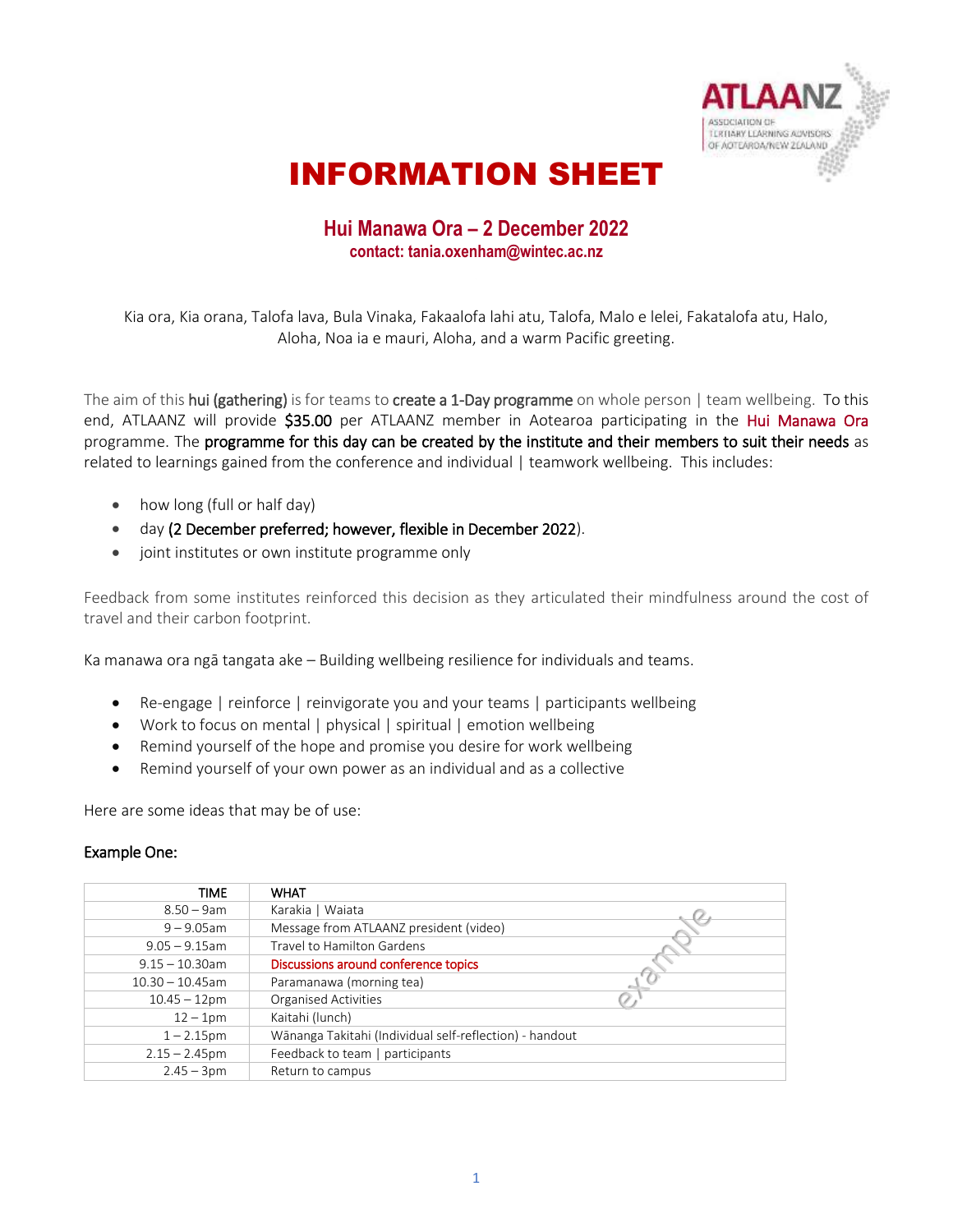

## Example Two:

.

| <b>TIME</b>        | <b>WHAT</b>                                                    |
|--------------------|----------------------------------------------------------------|
| $8 - 9$ am         | Travel to Okauja Hot Pools                                     |
| $9 - 9.05$ am      | Karakia   Waiata                                               |
| $9.05 - 9.10$ am   | Message from ATLAANZ president (video)                         |
| $9.10 - 10.15$ am  | Discussions around conference topics                           |
| $10.15 - 10.30$ am | Paramanawa (morning tea)                                       |
| $10.30 - 12$ pm    | <b>Organised Activities</b>                                    |
| $12 - 1$ pm        | Kaitahi (lunch)                                                |
| $1 - 2.15$ pm      | Puna waiora – Choose either Hot pool chats OR game challengers |
| $2.15 - 2.45$ pm   | Feedback to team   participants                                |
| $2.45 - 3.30$ pm   | Return to campus                                               |

# Example Three:

| <b>TIME</b>        | <b>WHAT</b>                                                             |  |
|--------------------|-------------------------------------------------------------------------|--|
| $8 - 8.45$ am      | Karakia   Waiata   Tai chi                                              |  |
| $8.45 - 9.20$ am   | Parakuihi (breakfast)                                                   |  |
| $9.20 - 9.25$ am   | Message from ATLAANZ president (video)                                  |  |
| $9.25 - 10.25$ am  | Discussions around conference topics                                    |  |
| $10.25 - 10.50$ am | Paramanawa (morning tea)                                                |  |
| $10.50 - 12.15$ pm | <b>Organised Activities</b>                                             |  |
| $12.15 - 1pm$      | Kaitahi (lunch)                                                         |  |
| $1 - 2.15$ pm      | Mahi toi - creative works (painting, writing, rāranga, waiata, karanga) |  |
| $2.15 - 2.45$ pm   | Feedback to team   participants                                         |  |
| $2.45 - 3.30$ pm   | Return to campus                                                        |  |

## Example Four: (combined institute teams)

| TIME               | <b>WHAT</b>                                                                  |  |  |
|--------------------|------------------------------------------------------------------------------|--|--|
| $8.30 - 8.45$ am   | Karakia   Waiata Session                                                     |  |  |
| $8.45 - 8.50$ am   | Message from ATLAANZ president (video)                                       |  |  |
| $8.50 - 9.20$ am   | Parakuihi (breakfast)                                                        |  |  |
| $9.20 - 10.20$ am  | In own teams: discussions around conference topics                           |  |  |
| $10.20 - 10.35$ am | Paramanawa (morning tea)                                                     |  |  |
| $10.35 - 12.15$ pm | Workshop: Create a strategy of practice that reflects your values   Feedback |  |  |
| $12.15 - 1pm$      | Kaitahi (lunch)                                                              |  |  |
| $1 - 2.15$ pm      | TEAMS: Redesign workspace for diversity   inclusivity   equity   culture     |  |  |
| $2.15 - 2.45$ pm   | Feedback to team   participants                                              |  |  |
| $2.45 - 3.30$ pm   | Return to campus                                                             |  |  |